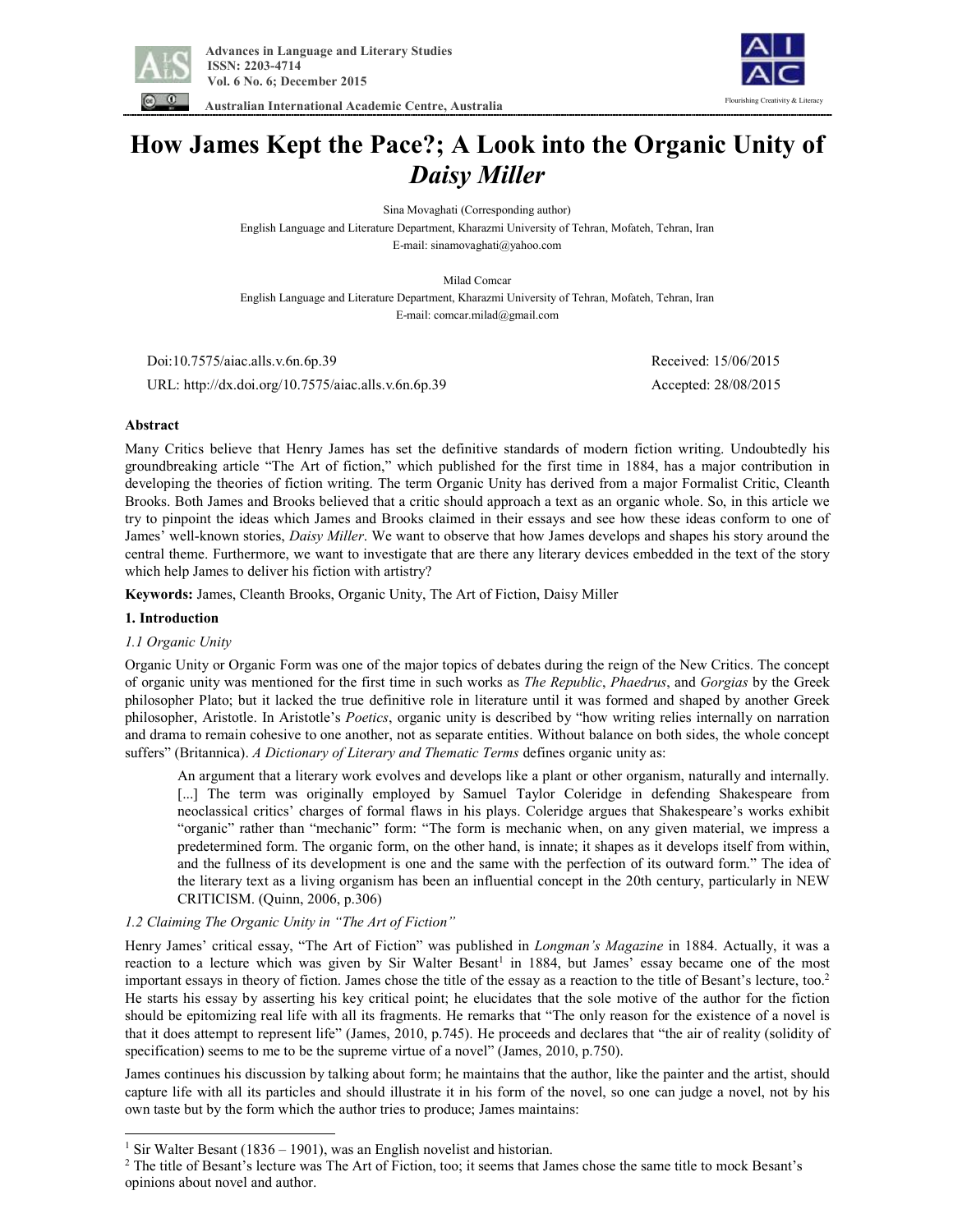The cultivation of this success, the study of this exquisite process, form, to my taste, the beginning and the end of the art of the novelist. They are his inspiration, his despair, his reward, his torment, his delight. It is here, in very truth, that he competes with life; it is here that he competes with his brother the painter, in his attempt to render the look of things, the look that conveys their meaning, to catch the colour, the relief, the expression, the surface, the substance of the human spectacle. (James, 2010, p.751)

In this respect we can call him a Formalist and it is a fact that Formalists used James's critical point of views in order to strengthen their critical theories. Later, in his essay, James attacks Besant's standpoint about making a distinction about "incidents," "descriptions," and the "characters." James claims that there is no such thing as significant incidents and insignificant incidents; there is no such thing as significant characters and insignificant characters. Here, James asserts the idea of organic unity and maintains that all the characters, incidents, and descriptions are significant to the plot. He restates Coleridge point of view about a work of art (here particularly a novel) and argues that novel is a living thing and an organic whole which all its materials and substances come together to form an organism. James contends that

Nothing, for instance, is more possible than that he be of a turn of mind for which this odd, literal opposition of description and dialogue, incident and description, has little meaning and light. People often talk of these things as if they had a kind of internecine distinctness, instead of melting into each other at every breath and being intimately associated parts of one general effort of expression. I cannot imagine composition existing in a series of blocks, nor conceive, in any novel worth discussing at all, of a passage of description that is not in its intention narrative, a passage of dialogue that is not in its intention descriptive, a touch of truth of any sort that does not partake of the nature of incident, and an incident that derives its interest from any other source than the general and only source of the success of a work of art—that of being illustrative. A novel is a living thing, all one and continuous, like every other organism, and in proportion as it lives will it be found, I think, that in each of the parts there is something of each of the other parts. (James, 2010, p.751)

In the next few sentences he wrote these famous questions which became one of the landmarks in the theories of novel in the twentieth century: "What is character but the determination of incidents? What is incident but the illustration of character?" (James, 2010, p.752)

James maintains that the separation between novel and the romance, and the novel of incident and the novel of character are "clumsy separations" and only made by critics and certain readers for their own sake and convenience. James thinks that subject or idea of a novel should not be the subject of criticism; so he claims: "We must grant the artist his subject, his idea, *donnée*; our criticism is applied only to what he makes of it" (James, 2010, p.753). Again we can observe that, in James opinion, the crucial criteria for criticizing and judging a novel are those intrinsic features which the reader can see in the text, and not those features which are outside the text (like biography, politics,…) and imposed by certain critics when they are judging a literary text. Another thing which James mentions at the end of the essay is about this question that a novel should be moral or not? James confutes the whole idea and believes that it is not a goal for a novel to have certain moral lesson; One should judge a novel by the certain intrinsic features which the artist, as James calls a novelist, puts in his novel in order to achieve his own goal, which is the idea and the purpose which he pursues from writing the novel. Again this is a fact that proves James as a Formalist. Although we cannot call him a Formalist critic but certainly he and his opinions had certain tendencies toward formalism.

James maintains his argument by attacking Emile Zola's idea of the "treatment" of a novel. James argues that there is no such thing as good taste and bad taste in writing fiction, in his word he calls it "the absoluteness of taste;" and to him the motive of the author is above all things, and if the author has the success to achieve that motive, he will be able to show the real life to his readers, and readers can feel the art also; he believes that if the writers does not have creativity, they will sink into the well of familiar clichés. James writes:

Thinking that there are certain things that people ought to like, and that they can be made to like. I am quite at a loss to imagine anything (at any rate in this matter of fiction) that people *ought* to like or to dislike. Selection will be sure to take care of itself, for it has a constant motive behind it. That motive is simply experience. As people feel life, so they will feel the art that is most closely related to it. This closeness of relation is what we should never forget in talking of the effort of the novel. Many people speak of it as a factitious, artificial form, a product of ingenuity, the business of which is to alter and arrange the things that surround us, to translate them into conventional, traditional moulds. This, however, is a view of the matter which carries us but a very short way, condemns the art to an eternal repetition of a few familiar *clichés,* cuts short its development, and leads us straight up to a dead wall. Catching the very note and trick, the strange irregular rhythm of life, that is the attempt whose strenuous force keeps Fiction upon her feet. (James, 2010, p.754)

James believes that if an author wants to get rid of the problem of mediocrity he should have creativity; for James creativity goes along with freedom. He writes: "It appears to me that no one can ever have made a seriously artistic attempt without becoming conscious of an immense increase—a kind of revelation—of freedom" (James, 2010, p.754).

When the essay becomes close to its ending, James remarks that an author or a novelist should have the capacity to receive the straight impressions from his surroundings. He writes: "If he has taste, I must add, of course he will have ingenuity, […] But it is only a secondary aid; the first is a capacity for receiving straight impressions" (James, 2010, p.755). He also, for the second time, talks about an organic whole and asserts that every line, every image, and even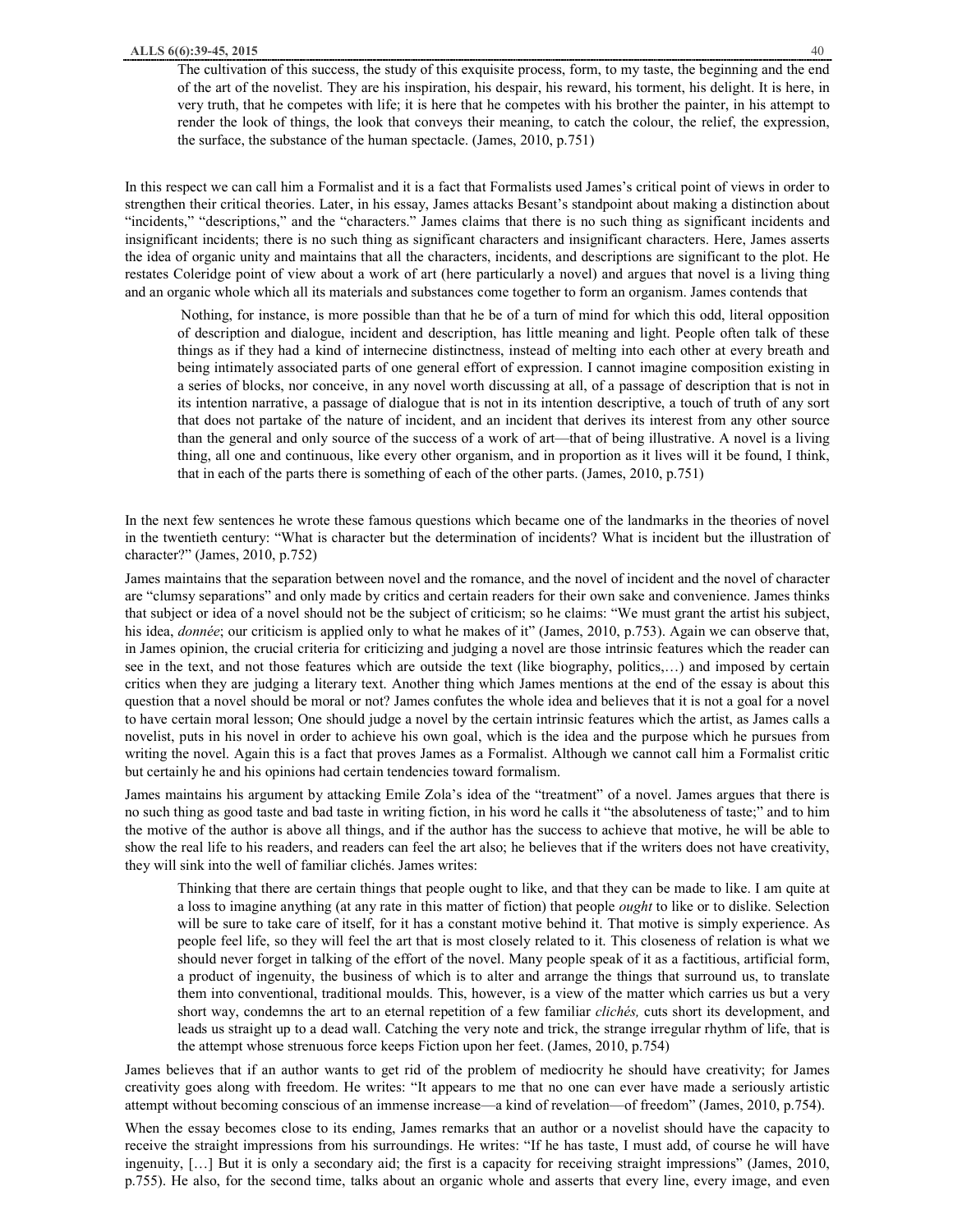each punctuation mark contributes to the novel as a whole, so that the combination should be criticized rather than the individuals. James States:

This sense of the story being the idea, the starting-point, of the novel is the only one that I see in which it can be spoken of as something different from its organic whole; and since, in proportion as the work is successful, the idea permeates and penetrates it, informs and animates it, so that every word and every punctuation-point contribute directly to the expression, in that proportion do we lose our sense of the story being a blade which may be drawn more or less out of its sheath. The story and the novel, the idea and the form, are the needle and thread, and I never heard of a guild of tailors who recommended the use of the thread without the needle or the needle without the thread. (James, 2010, p.755)

Call him a realist, an impressionist or an expressionist, Henry James was truly a pioneer in modern fiction writing. Through the examination of his revolutionary essay "The Art of Fiction," we grasp certain few points about his critical standpoints about novel writing. 1- Novelist should not have any restriction according to their subject matter. 2- He should derive his subject matter from the real life experience or his surroundings 3- Author should treat his novel delicately and with artistry. 4- Judgments should not be based on moral matters or taste. 5- The Novel should be judged as a whole, and should not be judged based on the individual fragments or parts of it. 6- The author should strive to establish an organic whole during his production of the novel. Of course there are other important details to point out, but for the sake of the discussion we limit ourselves to these few points.

#### *1.3 Brooks and the Idea of Textual Harmony*

Another critical essay on the subject matter of organic unity was published in the book *The Well Wrought Urn: Studies in the Structure of Poetry*. The book is a series of critical essays written by American critic Cleanth Brooks, and in general it is about reading poems and how should critics approach an analysis of a poem. Although, one would argue that Brooks' theories are only applicable to poetry and not fiction -and in result they do not relate to the subject matter of our discussion- but like James, Brooks' standpoints about literature -in general- are important for us. The book contains eleven chapters and its most important chapter, at least for us, is the last one which is entitled by the author as "The Heresy of Paraphrase." The method of Brooks' criticism of poetry is the close reading of the poem.

Brooks argues that because a poem is an aesthetic whole, therefore "the relation between all the elements must surely be an organic one" (Brooks, 1947, p.183), and the implications of the poem or the poet's intentions cannot be found in the individual examination of each single element, hence the poem should be judged and criticized as a whole, and in this respect he argues that the act of paraphrasing poem's text is like a heresy. He argues: "we see plainly that the paraphrase is not the real core of meaning which constitutes the essence of the poem" (Brooks, 1947, p.180). Here, he mentions the word "essence," and by using this word we simply can understand that what Brooks means as the essence of the poem, or the literary work in general, is the organic whole which the creator, here particularly a poet, intends to create and the act of paraphrasing will reduce the denotations and mainly the connotations which one can derive from the text.

Like James, Brooks believes that a particular element or object cannot solely stand for the beauty of the work, but it can be helpful when this single element works in "harmony" with other elements of the work; he writes: "we must draw a sharp distinction between… a particular item ...and the beauty of the poem considered as a whole" (Brooks, 1947, p.178); and the artistic and beautiful arrangement of all elements can make certain impact which shows itself in the wholeness of the work, which is the organic unity of the work. He asserts that a glorious poem does not unify the same things with one another, on the contrary a poem can be called glorious when it "unites the like with the unlike" (Brooks, 1947, p.179). By uniting the like with the unlike, Brooks emphasizes on the concepts such as irony, paradox, and ambiguity; and of course these elements can produce the estrangement impact on the reader and we should note that New Critics were overemphasizing on the use of literary devices such as irony and paradox, and of course one of their pioneers is William Empson<sup>3</sup> which wrote a book of the concept of ambiguity.

Brooks States that -and in this matter we can say that he is very close to what James expects of a well-written fictionthe poem should be the "experience," not talking about certain experience. In general, he tries to claim that the poet should capture the form, as well as the mood; because the basis of a poem should be reality and real life, and a poet can be called successful who mixes the essence of reality with the perfect form. He maintains that "the poem, if it be a true poem, is a simulacrum of reality […] by being an experience rather than any mere statement about experience or any mere abstraction from experience" (Brooks, 1947, p.194).

#### **2. Maintaining the Organic Unity in** *Daisy Miller*

 $\overline{a}$ 

In the introduction to *Daisy Miller*, Elizabeth Hardwick writes that the novella can be read "as an intramural battle between middle-aged, deracinated American women" which have been "long abroad" and "a young, provincial American girl whose naturalness and friendliness are more suitable to hometown streets" rather than to the "mysteries of European society" (Hardwick, 2002, p. xi). Indeed, it is a trilateral battle between the discreet American expatriates, indiscreet American immigrants, and the mysteries of the European society. Winterbourne's role is crucial in this battle,

<sup>3</sup> Sir William Empson(1906-1984) was an English literary critic and poet who was emphasizing on the close reading of the text. Empson's most ground-breaking contribution to the literary society was *Seven Types of Ambiguity*. It was published in 1930.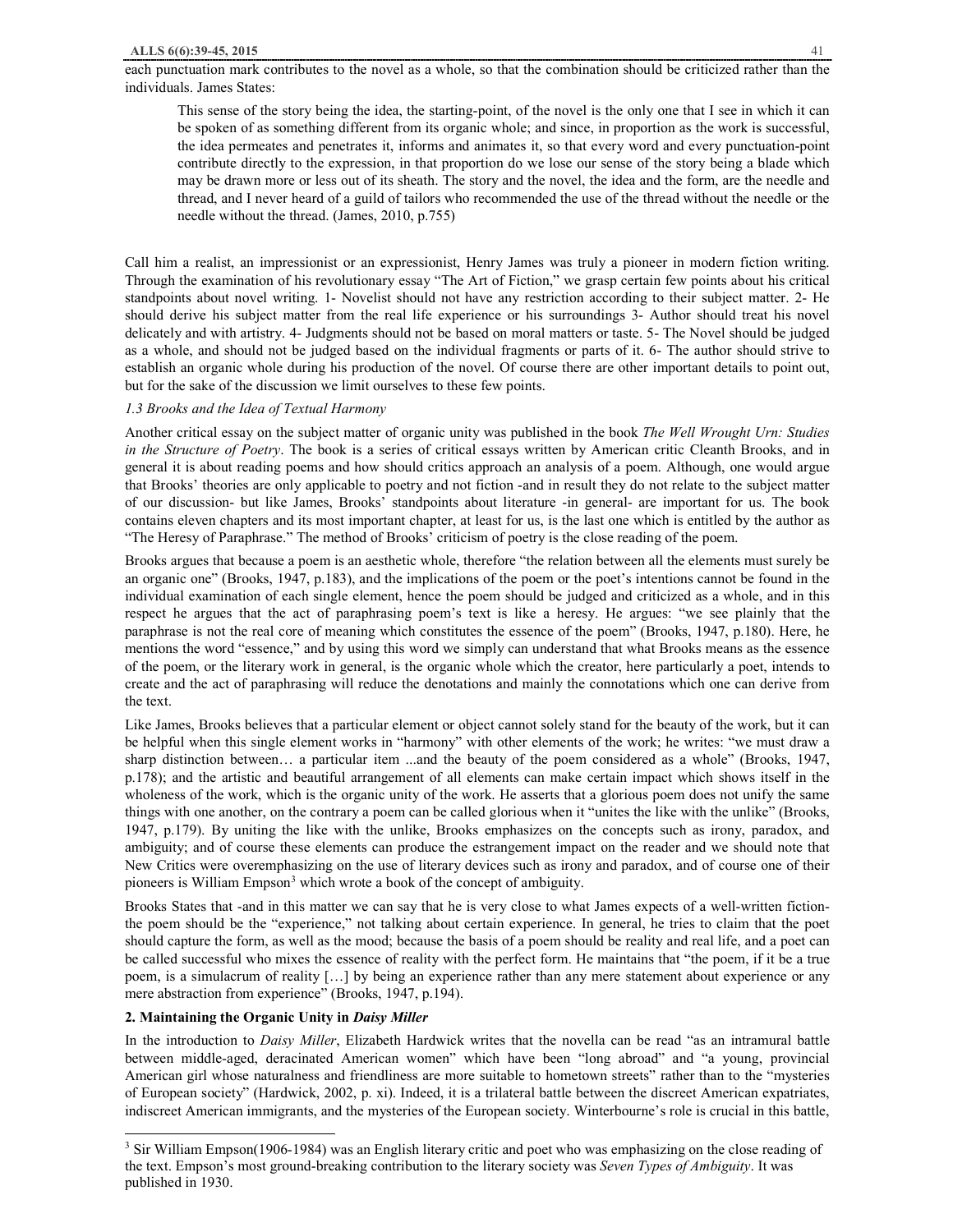The narrative starts by the meeting of Winterbourne with Daisy's little brother, Randolph. Winterbourne was very amused by the quick replies of the child and "wondered if he himself had been like this in his infancy, for he had been brought to Europe at about the same age" (James, 2002, p.6). Winterbourne quickly notices that something is different about this child and his own infancy; maybe he does not expect from an eight-year-old boy to be so bold. Winterbourne notices certain peculiarities in the kid's behavior.

In Winterbourne's first encounter with Daisy, the author mentions that in "Geneva, as he had been perfectly aware, a young man wasn't at liberty to speak to a young unmarried lady" (James, 2002, p.7), but because there were in Vevey and Winterbourne was well aware of the conditions, he thought it is the best place for flirting with a young, innocent flower like Daisy. Here the author intentionally claims about the awareness of Winterbourne to suggest that, unlike Daisy, he is a man of discretion.

Later in the narrative, Winterbourne describes Daisy's habits and manners formless, as if she has "no idea whatever of form" (James, 2002, p.9). Living a great amount of his life in Europe, Winterbourne promptly understands the crudity of Daisy's mannerism. "It was many years since he had heard a young girl talk so much" (James, 2002, p.11). Well, it is true that Daisy is an ignorant girl, but James also reveals to the reader the other character's mannerism, which is being too judgmental about Daisy. As Winterbourne puts it himself, he tries to formulate everyone and Daisy's behavior is a mystery because he could not "generalize" her. More or less, "all the characters in *Daisy Miller: A Study* judge people according to presuppositions of type" (Haralson & Johnson, 2009, p.223). Of course, Winterbourne is the representative of the judgmental Society of American expatriates.

The interesting thing happens a few paragraphs later. After the author introduces both the examiner and the examinee, Daisy reveals her problem with Europe to Frederick. She asserts: "you see the most frightful things here. The only thing I don't like […] is the society. There ain't any society - or if there is I don't know where it keeps itself. Do you?" (James, 2002, p.12) Daisy unintentionally reveals to the reader that this judgmental society has already decreed their verdict against Miller family and it is Daisy's childish innocence that keeps her from understanding such a thing.

Daisy tells Frederick that, back in Schenectady, she had "a great deal of gentlemen's society." Winterbourne is "amused" and "perplexed," but "above all he was charmed;" because he had never "heard a young girl express herself in just this fashion" (James, 2002, p.13). The fact that Winterbourne is more charmed than being perplexed by Daisy's confession implies that Winterbourne is more in favor of "studying," or as Motley Deakin puts it, Winterbourne "typifies" her. James intentionally reveals an important side of Winterbourne's character; he is not in passionate love with Daisy, instead he is the sort of man who prefers to be a bystander and categorizes women. James immediately delays the narrative to talk about the previous experiments of Winterbourne in Europe:

He had known here in Europe two or three women-persons older than Miss Daisy Miller and provided, for respectability's sake, with husbands- who were great coquettes; dangerous terrible women with whom one's light commerce might indeed take a serious turn. But this charming apparition wasn't a coquette in that sense; she was very unsophisticated; she was only a pretty American flirt. Winterbourne was almost grateful for having found the formula that applied to Daisy Miller. (James, 2002, p.13)

We understand that Frederick engaged in some affairs in the past and maybe the results of them were not good for his reputation, so he prefers to be a bystander rather than to engage him-self in a passionate affair. Winterbourne cannot decide "whether Daisy is vulgar or naive," and therefore he is "perturbed when Daisy does not fit into either of these boxes, but instead of reassessing his methods, he cuts Daisy down to size" (Haralson & Johnson, 2009, p.223) and then he is relieved to declare that Daisy is only an unsophisticated, American flirt; because Winterbourne is such a cautious person, as if Daisy was a sophisticated coquette, he would hold back all his desires to talk to her. Motley Deakin noticed the same manner in Winterbourne and claims that Frederick's habit is to "categorize; he sees the type, not the individual. When Daisy first appears before him, his response is not "How pretty she is," but "how pretty they are. […] unwilling to accept her in her charming uniqueness, he searches for a term to typify her" (Deakin, 2001, p.80). Deakin investigates further in the habits of Winterbourne. He argues that Winterbourne does not attach him-self with the object of his investigation; also, "he approaches his interests with this habit of making comparisons, even to the extent of trying to balance the attractions of the Italian cities Bologna and Florence against those other, quite different charms of Daisy" (Deakin, 2001, p.80). Deakin maintains that Winterbourne commits him-self to Daisy because he thinks this is a proper thing to do. He is not in pursuit of either love, or passion; and he always puts his footsteps on the safest routes in the society. He writes:

Winterbourne's purpose is to please his fancy, not to stir his soul. His attitude is mild, suggesting that he is committed because he thinks it is the proper thing to do rather than because he feels any great passion. His interests involve very little personal risk. Even his attraction to the pretty but socially *déclassé* Daisy leaves no blemish on him. (Deakin, 2001, p.80)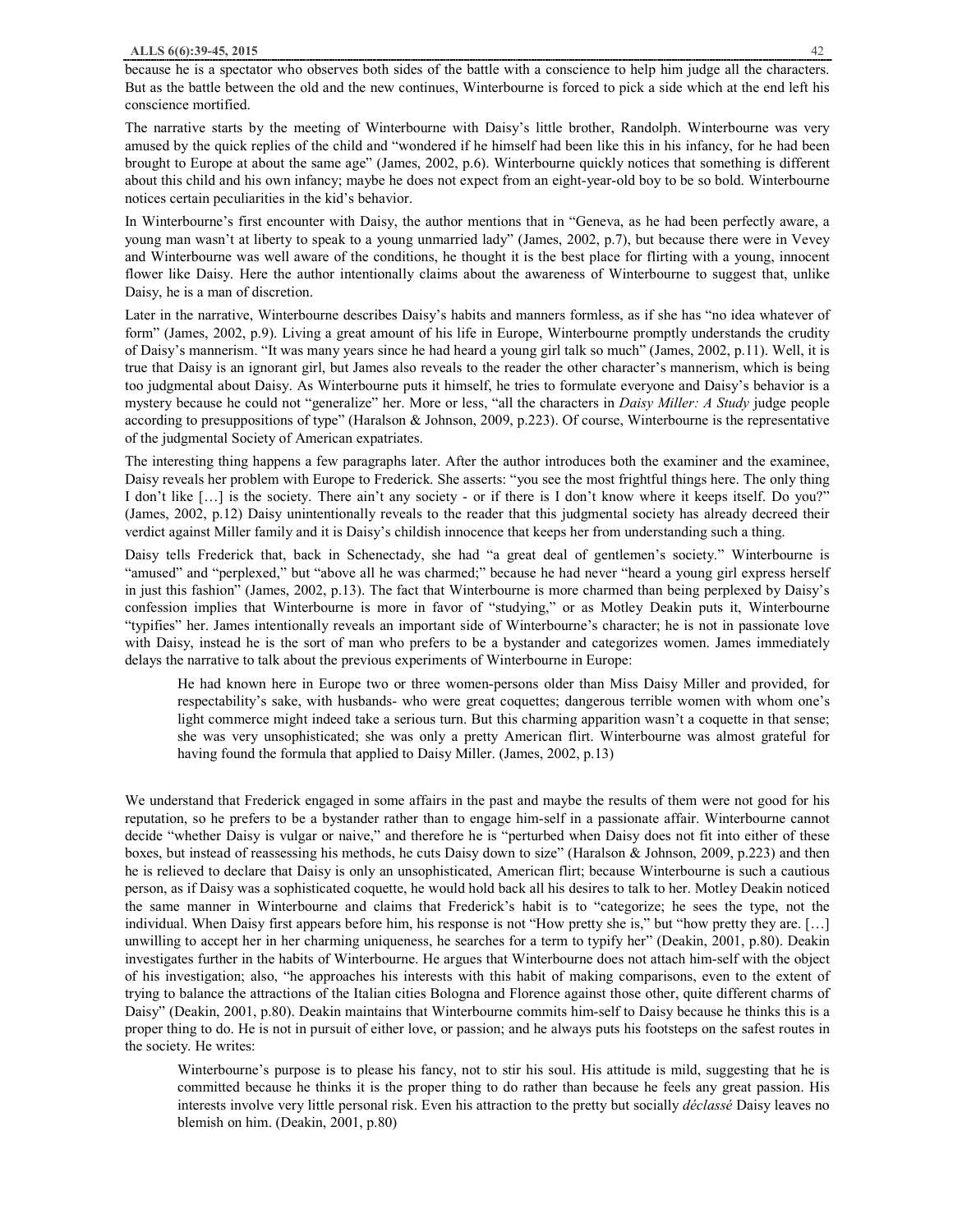There are other clues which James puts in the story in order to develop its organic unity. After reading another few pages, the reader understands that the narrative stays with Winterbourne rather than staying with Daisy. As the full title of the novella suggests, Daisy Miller "A Study," the story is more about the judgments and opinions of others, rather than a self-revelation of the character. And one can observe that this aspect of the work has masterfully done. "The observing outsider is a common figure throughout James's work, and the strictness with which Winterbourne's narrative viewpoint frames Daisy's story is an important development in James's narrative technique." James focalizes "the narrative within the consciousness of a single character." The story takes place in "Winterbourne's consciousness and implies the possibility of competing interpretations of Daisy's character and conduct. Readers must first evaluate Winterbourne's point of view in order to understand Daisy" (Haralson & Johnson, 2009, p.223). Maybe, "it is only the fortune hunter Giovanelli," who observes "society with some objectivity, is able to sense that Daisy is 'the most innocent' of creatures who simply does what she likes" (Coffin, 1958, p.273).

Winterbourne who was perplexed and confused by the words which Daisy uttered at Vevey, easily understands his aunt's intention by the tone of her voice. "He at once recognized from her tone that Miss Daisy Miller's place in the social scale was low" (James, 2002, p.18). It is true that Winterbourne's logic classifies the object of his scrutiny by making comparisons; and if the reader exploits the same logic as Winterbourne, he will understands that Frederick who spent quite a while to understands Daisy's intentions -at least Winterbourne thinks that he has succeeded to classify Daisy at this point of the novel- does not even have to wait to understand his aunt's intention and the fact that James uses the words "at once" is a proof for such understanding. There are other examples of Mrs. Costello's judgmental characteristics; After Frederick mentions Miller family to his aunt, Mrs. Costello retorts that Miller family is "horribly common. […] they are the sort of Americans that one does one's duty by just ignoring" (James, 2002, p.18). Here, James again emphasizes on the concept of categorizing. From here to the end of the story, the text contains lots of ironical situations. Mrs. Costello, like Frederick, categorizes these new immigrants by using the word "sort," but at the same time the author hints us that she and her nephew can be categorized as the enclosed, American expatriates. Mrs. Costello refers to Daisy as the "young lady" who has an "intimacy with her mama's courier." And Winterbourne asks from his aunt that does she believe that their intimate relation to be true? His aunt replies that "There's no other name for such a relation. But the skinny little mother's just as bad! They treat the courier as a familiar friend-as a gentleman and a scholar" (James, 2002, p.18). Aunt Costello exploits the word intimacy, because above all "intimacy" connotes the sexual friendship rather than a simple one; but we can observe that her explanation for the word is not quite fit. This is ironical because indeed other names are available for such relations.

After introducing another American expatriate, James develops both ironical and sarcastic tone. James, very much a meddler in the narrative, comments that "Winterbourne listened to these disclosures" (James, 2002, p.18) and this is truly sarcastic because what James call as disclosures -and Frederick listens with interest to- are the blathers of an old lady, and cannot be considered as facts. The reader knows already that this is the blathers of an old woman, because James has already told the reader that Mrs. Costello has sporadic headaches that keep her from going outside too often; so again this is ironic because if Mrs. Costello goes outside rarely, how can she disclose this amount of information about the Millers? Later in the story, Winterbourne remembers that he had heard that the daughters of Mrs. Costello her-self are called "tremendous flirts" back in New York, so immediately one understands that Mrs. Costello cannot be a good judge to rely upon.

As the story reaches its middle, James contrasts the lightheartedness and straightforwardness of Daisy's behavior with the discreet and ludicrous behavior of Winterbourne. After Daisy asks for a meeting with Mrs. Costello, Frederick hides the real reason that the aunt does not want to see Daisy; instead he tries to evade the situation by asserting that "She'd be most happy, but I'm afraid those tiresome headaches are always to be reckoned with." Daisy, who is too much lighthearted does not understand Winterbourne false excuse and insists: "Well, I suppose she doesn't have a headache every day." Winterbourne, who is trapped by the innocence of Daisy's manner, comes with the ludicrous justification that "She tells me she wonderfully does." Daisy which is a very straightforward girl, retorts that "She doesn't want to know me? […] why don't you say so! You needn't be afraid! I'm not afraid!" (James, 2002, p.22) Author brings a situation which the straightforwardness of Daisy confronts with the timidity and the discretion of Frederick's mentality. Maybe it is easy for Daisy, who is not financially relies upon anyone but his father, to claim that she is not afraid, but for Frederick which presumably relies on his aunt in financial matters, the sentence "I'm not afraid" is a little bit too bold to say. Deakin notices the same thing and asserts that Winterbourne is a "captive of women" in some sense and being held captive results from his lack of "initiative." He writes:

Winterbourne is presented as the captive of women, not their protective gallant. He is "at liberty to wander about" when his aunt wishes to be alone with her headache. "He had imbibed in Geneva the idea that one must always be attentive to one's aunt," certainly in part because the code requires it, but also in part, one would suspect, because she was in control of the "social sway," […]Winterbourne's nebulous means of monetary sustenance seems peculiarly vulnerable to a matriarchic image as overwhelming as Mrs. Costello. He is the captive as well of—or, one should say, "extremely devoted to"—a mysterious, older, foreign lady in Geneva who, with her erotically ambivalent significance, seems a most satisfactory and safe choice—if he indeed made the choice—for one so lacking in initiative as Winterbourne. (Deakin, 2001, p.80-81)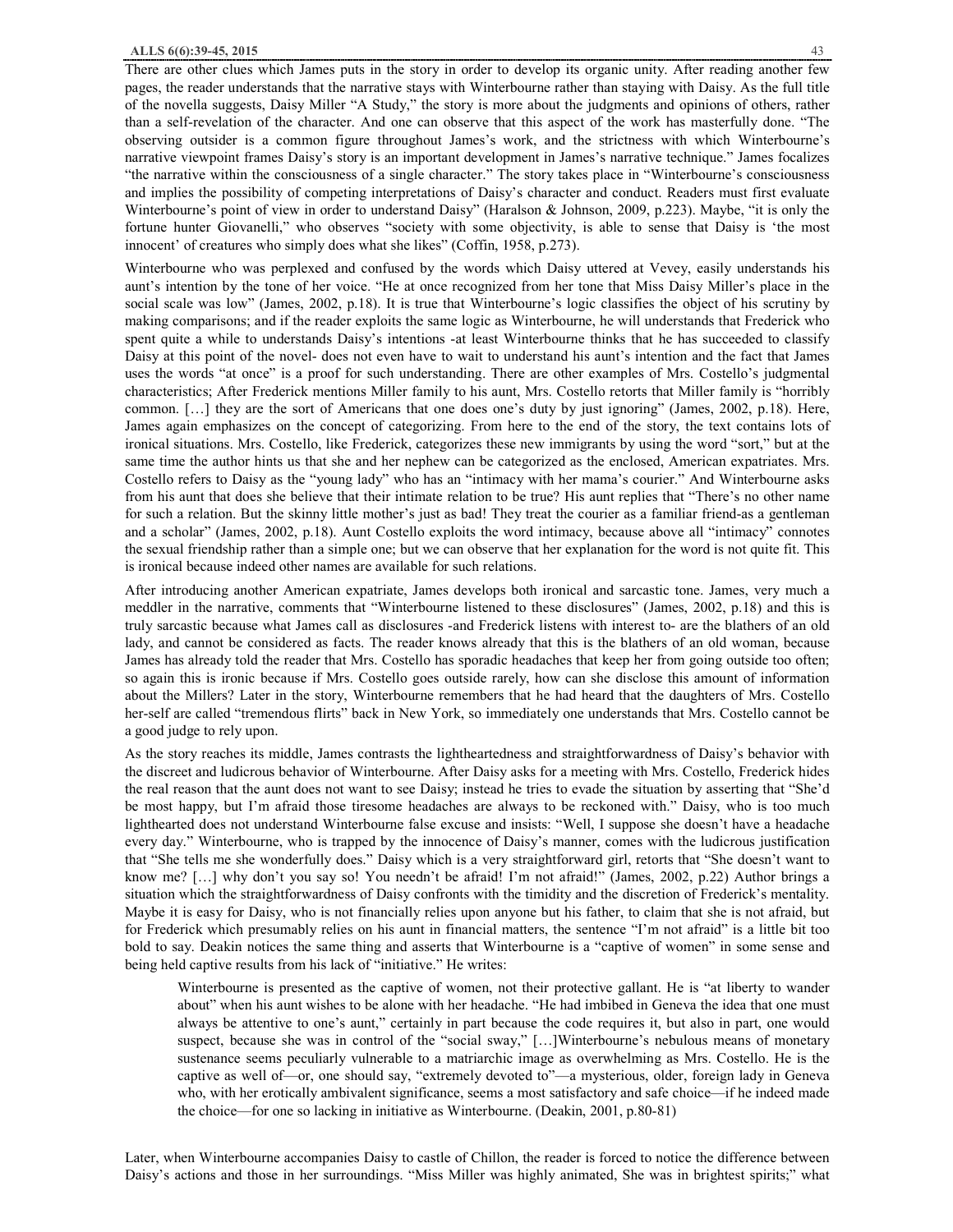shocks Winterbourne is that-unlike him- Daisy does not have a bit of shame or nervousness. "She was clearly not at all in a nervous flutter-as she should have been to match his tension; she avoided neither his eyes nor those of any one else; she neither coloured from an awkward consciousness when she looked at him" (James, 2002, p.30). These descriptions suggest that Daisy is not an "American flirt" in the sense that Winterbourne believes her to be. She is a simple girl, maybe uncultured, that is really a free spirited and likes to experience life in her fresh and youthful way, but although Daisy does not care about her surroundings, people "look at her a great deal." And this implies that natural actions of Daisy were under scrutiny by the old, watchful European society.

Another concept which contributes to the organic unity of the work is the amount of information that the author dedicates to each character. All the characters -more or less- are viewed from the window of Winterbourne's mind; but what about Winterbourne him-self? James intervenes in the narrative to assert a point or so about Winterbourne, but the thing which is noticeable is that there are certain times in the story that James prefers not to give extra information to the reader, in order to add mysterious and secret atmosphere to his narrative. A very bold example from these sorts of mystifications can be observed here:

Winterbourne was certain that nothing could possibly please him so much, but that he had unfortunately other occupations. […] The young man allowed that he was not in business, but he had engagements which even within a day or two would necessitate his return to Geneva. (James, 2002, p.32)

James deliberately does not comment on the affairs and obligations of Winterbourne. And these obligations remain mysterious through the novel. One can assume that the author does not want to demolish the organic unity to astray and talk about Winterbourne's affair. This assumption can be correct, but if we compare the amount of details which we derived from Daisy and other minor characters like Daisy's father, with the amount of information which we know from Winterbourne -which is the main protagonist- we immediately understand that James has an intention for hiding certain facts about Winterbourne's life. The reader knows that Winterbourne has some engagements back in Geneva that perhaps involves an unknown, mysterious and presumably not young, European lady. As we strive to understand more about Winterbourne's life, James also makes us ponder that, do we really know anything about Daisy at all? As we take for granted every piece of information which we derive from Daisy's life as a mere fact, it is very true that we really do not have enough information even about Daisy at all. Winterbourne is our observer which is a "misshapen assessment" to us. This tactic from James serves beautifully to the concept of organic unity, because at the end, Winterbourne understands that his logic did not apply to Daisy and he was wrong about her. "It was on his conscience he had done her injustice" (James, 2002, p.71). But the organic unity which James has created already serves the reader best; because for the reader the state of Winterbourne's affairs is a mystery, so how can the reader trust a person like Frederick who hides his life from the reader? Winterbourne cannot be a truthful and trustworthy person to rely upon. Robert Weisbuch has noticed the same thing and asserts that

Daisy's continuing and finally ennobled simplicity is not what we usually expect from fiction, where characters generally complicate themselves in the course of their experiences. But James means for us to see Daisy's complexity as not inherent. The terrible ambiguity, the vexing mystery of her status as innocent or vixen, have nothing to do with her inherent quality, simple as a Daisy can be; they are all evoked by Winterbourne's misshapen assessment. It is not really her story but Winterbourne's, and there the complications are killing. (Weisbuch, 2001, p.82)

When Daisy goes to Rome, these killing complications seem to aggrandize rather than to lessen. Mrs. Costello who previously tried to beguile the reader about being disinterested in Daisy's life, reveals to Winterbourne that in the time when Frederick was at Geneva, Daisy became "very intimate with various third-rate Italians, with whom she rackets about in a way that makes much talk" (James, 2002, p.35). The Kind of words that Mrs. Costello uses through the story shows that she is pretty much exaggerating everything she says about Daisy. She claims that Daisy has intimate relationship with "various" persons, but as the story continues the reader discovers that Daisy has only a friendship with an Italian called Giovanelli. James, little by little, increases pressure on Daisy. Another description which is available in the text is the time when Daisy walks with Giovanelli and Winterbourne in Pincio; James writes: "The slow-moving, idly-gazing Roman crowd bestowed much attention on the extremely pretty young woman of English race who passed through it, with some difficulty" (James, 2002, p.42). The fact that Roman crowd is "slow-moving" hinders Daisy from being joyful -and in consequence- and blissful as well. The pressure aggravates when Mrs. Walker tries to force Daisy to leave Giovanelli at Pincio. "It's really too dreadful. […] That crazy girl mustn't do this sort of thing. She mustn't walk here with you two men. Fifty people have remarked her" (James, 2002, p.46). Having failed to bring Daisy back, Mrs. Walker forces Winterbourne to leave Daisy at Pincio. Finally, Mrs. Walker insistence makes Daisy annihilate herself in front of Winterbourne and Giovanelli and she confesses that "I'm all improper" (James, 2002, p.48).

What is crucial to our understanding of the novella is that, James achieves organic unity without stating anything too boldly about any character. He meddles in the story, but only to the extent which reveals to the reader certain aspects of the characters. He tries to efface him-self from any bold comments about Europeans or Americans, and that is the thing which makes him a master of his art. As we studied his revolutionary essay "The Art of Fiction," we can see that there is no contradiction between what he claims in his essay and what he writes in his work. What makes his fiction to be so close to reality is that he does not differentiate between "characters," "incidents," and "situations." He mixes every